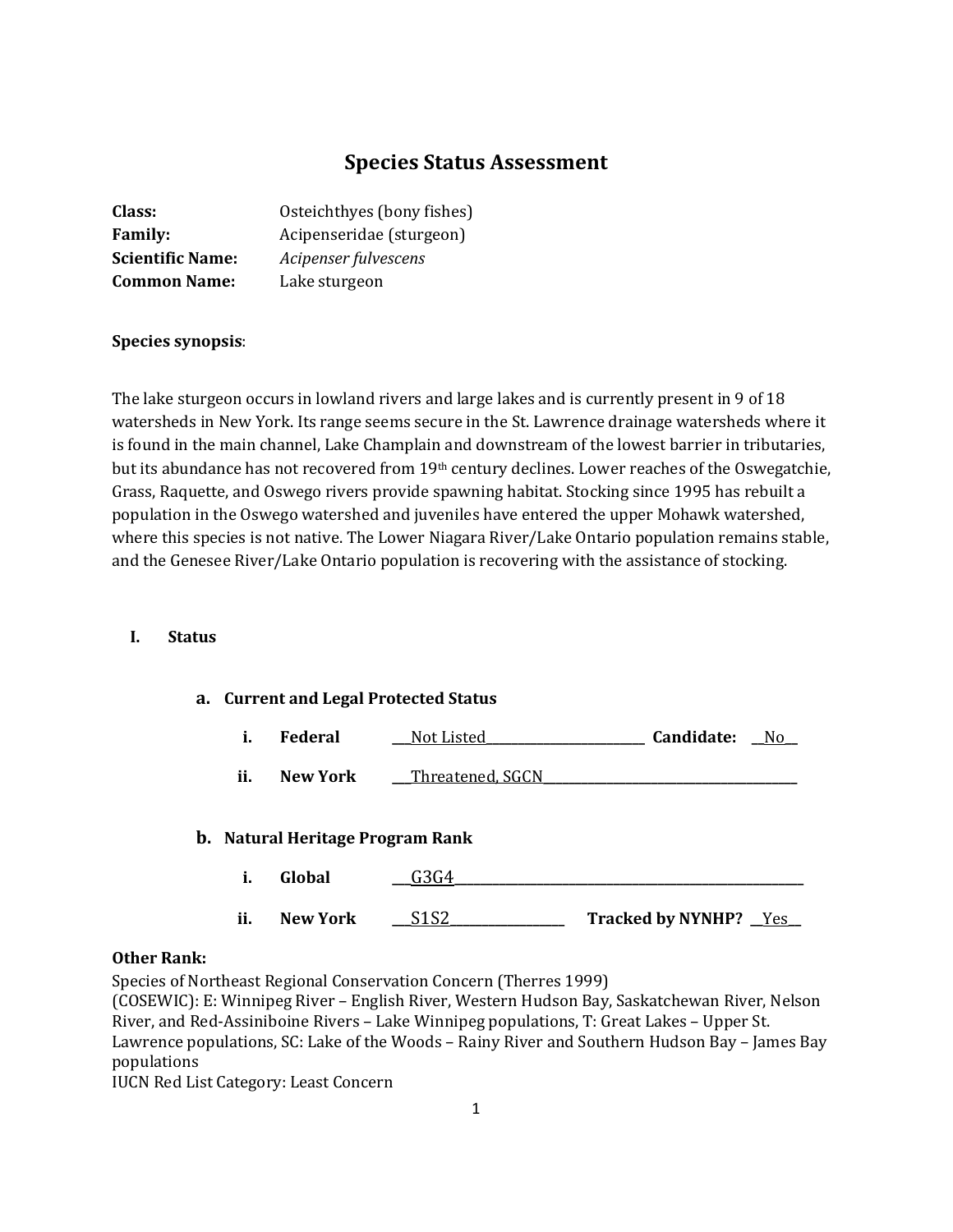(CITES): Appendix II American Fisheries Society: Threatened (all states)

#### **Status Discussion:**

Lake sturgeon is globally ranked as Vulnerable/Apparently Secure. This species was historically abundant and widespread in rivers and lakes from southern Canada to the southeastern United States. Currently, the distribution and abundance are much reduced as a result of historical overfishing, dams, and water pollution. Many populations continue to be negatively affected by physical barriers to migration, loss, and degradation of spawning and nursery areas, and (in some areas) fishing pressures or illegal harvest, but major declines have largely ceased and populations have stabilized (at relatively low abundance levels) or increased in some areas as a result of substantial ongoing recovery efforts. In New York, lake sturgeon has a state rank of Critically Imperiled/Imperiled and it is listed as Endangered, Threatened, or Special Concern in 19 of 20 states throughout its range (NatureServe 2012).

## **II. Abundance and Distribution Trends**

**a. North America**

**.** 

| <i>i.</i> Abundance                                         |
|-------------------------------------------------------------|
| ___declining ___increasing ___ <u>X__</u> stable ___unknown |
| ii. Distribution:                                           |
|                                                             |
| Time frame considered: Past 10 years (NatureServe 2012)     |
| Regional                                                    |
| <i>i.</i> Abundance                                         |
| ___ declining ___increasing <u>X</u> stable ___unknown      |
| ii. Distribution:                                           |
| declining _______increasing<br>X stable _____unknown        |

**Regional Unit Considered:\_\_\_\_\_\_\_\_**Region 5 - Northeast**\_\_\_\_\_\_\_\_\_\_\_\_\_\_\_\_\_\_\_\_\_\_\_\_**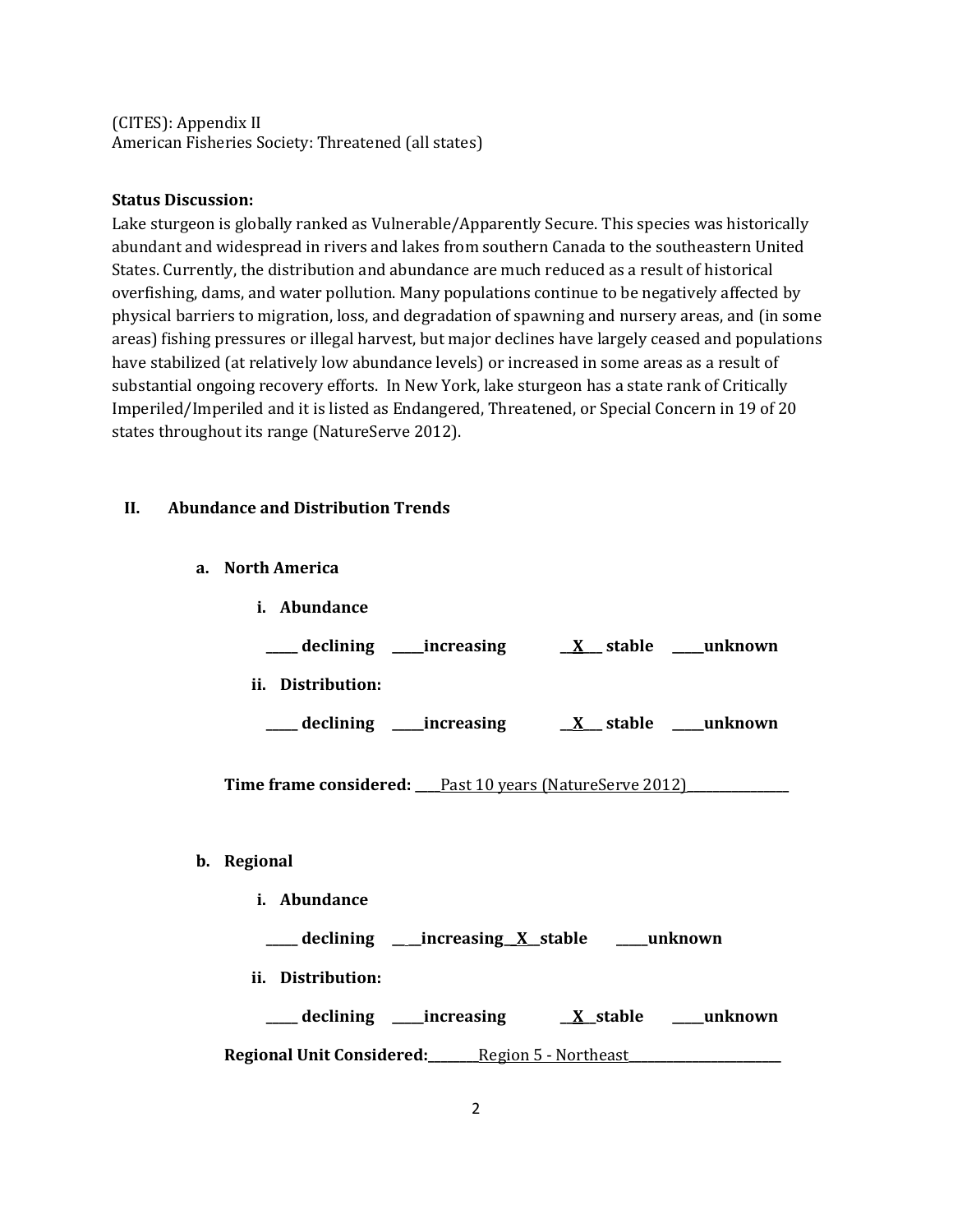**c. Adjacent States and Provinces**

| <b>CONNECTICUT</b>   | Not Present $X$                                        | No data ______                  |
|----------------------|--------------------------------------------------------|---------------------------------|
| <b>MASSACHUSETTS</b> | Not Present $X$                                        | No data $\_\_\_\_\_\_\_\_\_\_\$ |
| <b>NEW JERSEY</b>    | Not Present X                                          | No data ______                  |
| <b>ONTARIO</b>       |                                                        |                                 |
| i. Abundance         |                                                        |                                 |
|                      | ___ declining ___ increasing _____ stable ____ unknown |                                 |
| ii. Distribution:    |                                                        |                                 |
|                      |                                                        |                                 |
|                      |                                                        |                                 |
|                      |                                                        |                                 |
| <b>PENNSYLVANIA</b>  |                                                        |                                 |
| i. Abundance         |                                                        |                                 |
|                      |                                                        |                                 |
| ii. Distribution:    |                                                        |                                 |
|                      |                                                        |                                 |
|                      |                                                        |                                 |
|                      |                                                        |                                 |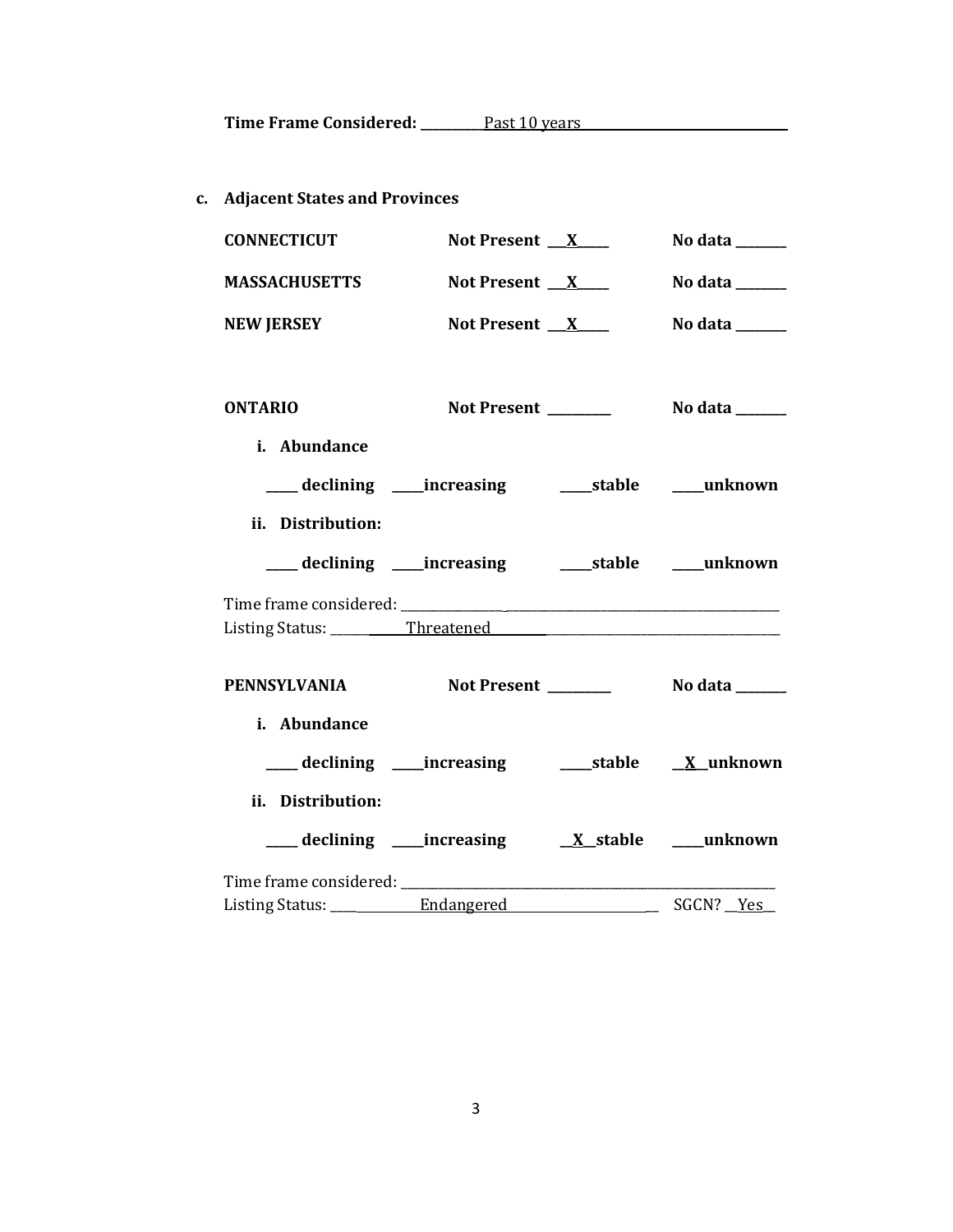| <b>QUEBEC</b>     |                                                          |  |
|-------------------|----------------------------------------------------------|--|
| i. Abundance      |                                                          |  |
|                   |                                                          |  |
| ii. Distribution: |                                                          |  |
|                   | ___declining ___increasing _____stable _____X_unknown    |  |
|                   |                                                          |  |
|                   |                                                          |  |
| <b>VERMONT</b>    |                                                          |  |
| i. Abundance      |                                                          |  |
|                   | ___declining ___increasing ____stable <u>X</u> _unknown  |  |
| ii. Distribution: |                                                          |  |
|                   | ___ declining ____increasing ______stable _____X_unknown |  |
|                   |                                                          |  |
|                   |                                                          |  |

\*Lake sturgeon is listed as Endangered and is a SGCN in Ohio (S1).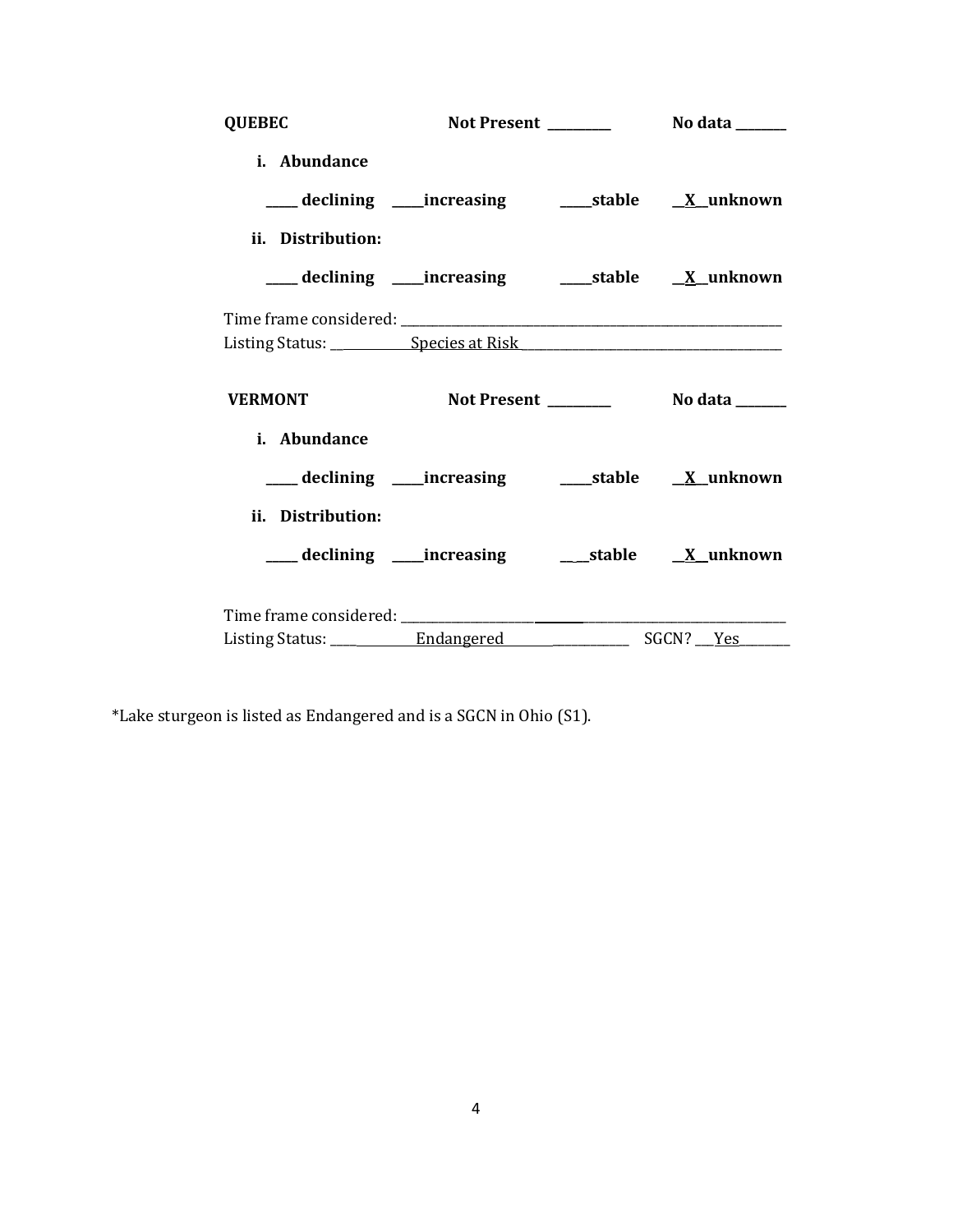| d. NEW YORK         |                                                             | No data ______ |
|---------------------|-------------------------------------------------------------|----------------|
| <i>i.</i> Abundance |                                                             |                |
|                     |                                                             |                |
| ii. Distribution:   |                                                             |                |
|                     | ____ declining <u>X</u> increasing ____ stable ____ unknown |                |
|                     |                                                             |                |
|                     |                                                             |                |

#### **Monitoring in New York.**

Monitoring programs carried out by the NYSDEC Rare Fish Unit, 1998-2012. In addition, USGS, USFWS, SUNY ESF, Cornell and NYSDEC involved with population evaluations, monitoring of spawning, egg takes and habitat suitability surveys of lake sturgeon (Carlson et al. 2002).

#### **Trends Discussion:**

The lake sturgeon is found primarily in freshwater lakes and large rivers in the midwestern and northeastern North America, but also occurs in the brackish waters of the Hudson Bay and the St. Lawrence River. It inhabits both the Mississippi and Great Lakes drainages.

Across its range, the short-term trend for this species is relatively stable. Recently, with improved management, including several restoration and reintroduction programs, the decline has slowed in some areas. In other areas populations may have stabilized, but at a depressed level. Great Lakes-Upper St. Lawrence populations are considered by NatureServe to be improving, but still threatened due to declining extent of occurrence and area of occupancy. Most populations have not increased since the early 1900s and are severely fragmented. More than a quarter of the historical populations have been lost, but more than half of the remaining populations are either stable or recovering with self-sustaining population units present in all of the Great Lakes and many tributaries.

The long-term trend has shown a decline of more than 90% (NatureServe 2012). Abundance declined drastically during the late 1800s and this species now exists at an estimated 1 percent of its former abundance (Hay-Chmielewski and Whelan 1997).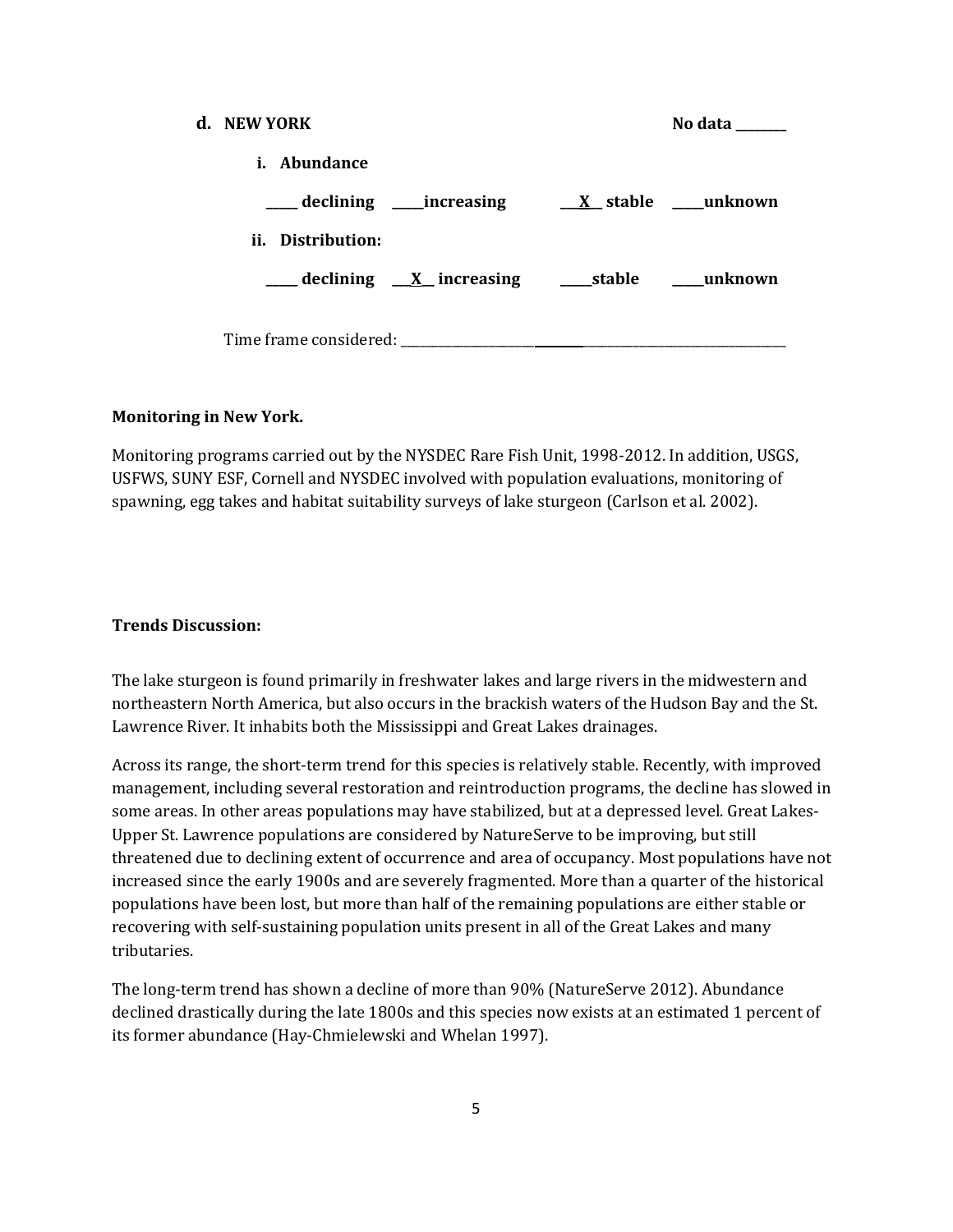In New York, lake sturgeon has historically been found in 8 waters; it is still found in all 8 waters and sustained in 6 waters. The range has declined, or is gone or dangerously sparse, in 5 of the 9 watersheds where it occurs. Abundance is low but perhaps stable in the St. Lawrence and Grasse rivers; there may be increases in abundance in the lower Niagara but population numbers are still low. Recovery appears to be underway in the stocked waters. Habitat appears to be stable but losses may accelerate due to the presence of invasive species.

The distribution of this species among sub-basins (HUC 10) within each watershed has changed in a similar pattern, with records from fewer units in the recent period. Overall, there are records from 40 of the units for all time periods, and from recent times there are 29 units, or a minor loss of its former range. Statewide, the number of individual site records for this species has been 620 for all time periods, 589 in the last 30 years, and over 200 since 1993.



**Figure 1**. U.S. distribution of lake sturgeon (NatureServe 2012).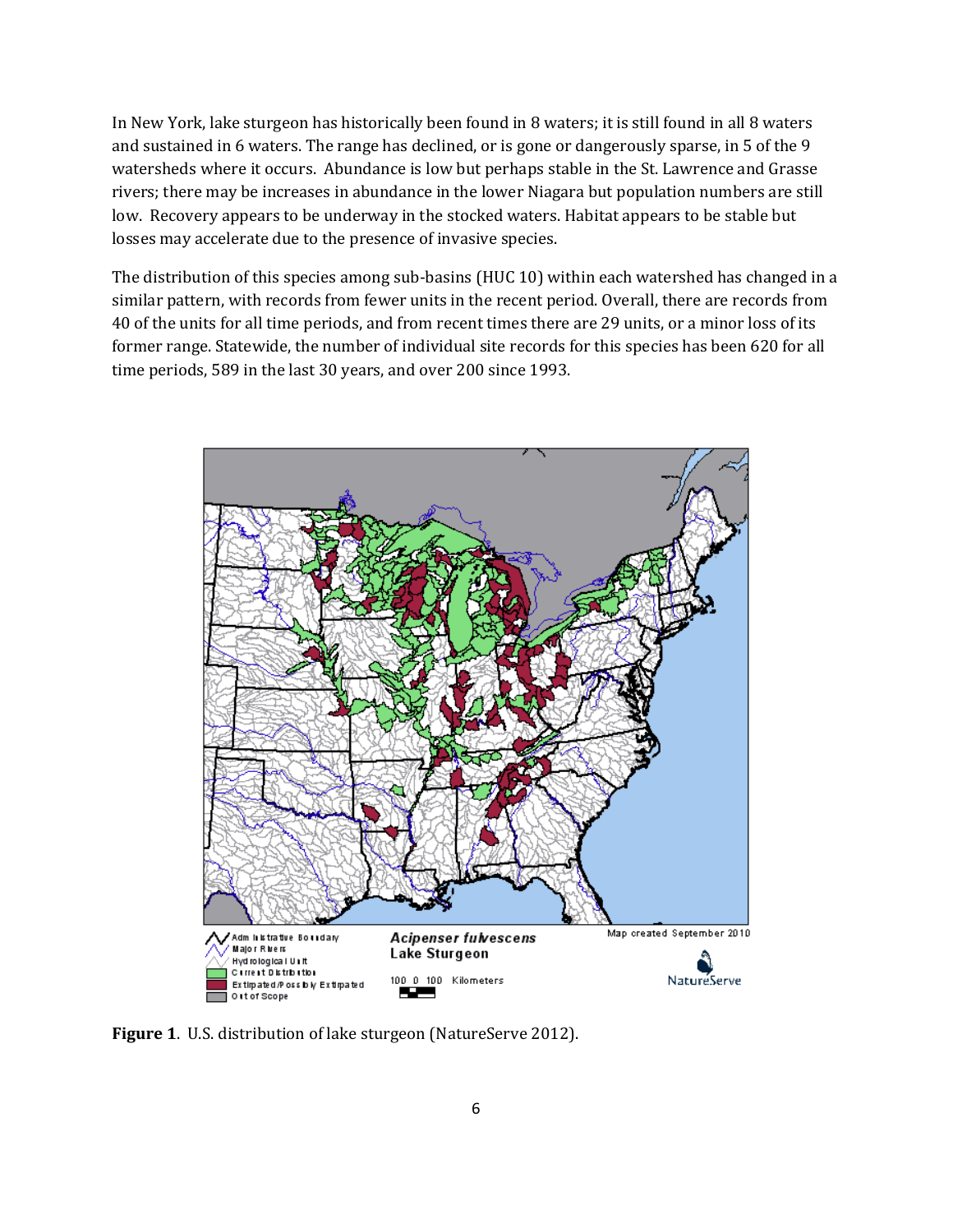

**Figure 2.** Lake sturgeon distribution in New York, depicting fish sampled before 1977 and from 1977 to present time, shown with the corresponding HUC-10 units where they were found and the number of records. Left map depicts the range of lake sturgeon in New York.

| Watershed name   | Total # HUC10 | <b>Early only</b> | <b>Recent only</b> | both                     | Watershed status |
|------------------|---------------|-------------------|--------------------|--------------------------|------------------|
| <b>Black</b>     |               |                   |                    |                          |                  |
| Genesee          |               | 0                 | 0                  |                          | loss             |
| Champlain        |               |                   |                    |                          |                  |
| Erie-Niagara     | 6             | 3                 | 2                  |                          |                  |
| Ontario          | q             |                   |                    | 8                        |                  |
| Oswegatchie      | 3             |                   |                    | $\overline{\mathcal{L}}$ |                  |
| Oswego           | 6             | 2                 |                    | 3                        | loss             |
| Raquette         |               |                   |                    |                          |                  |
| St. Law&SLCanada | 5             |                   | 3                  | 2                        |                  |
| sum              | 40            | 11                | 13                 | 16                       |                  |
| Mohawk           |               |                   |                    |                          |                  |

**Table 1**. Records of rare fish species in hydrological units (HUC-10) are shown according to their watersheds in early and recent time periods (before and after 1977) to consider loss and gains. Further explanations of details are found in Carlson (2012). Watersheds where lake sturgeon are non-native are marked in grey.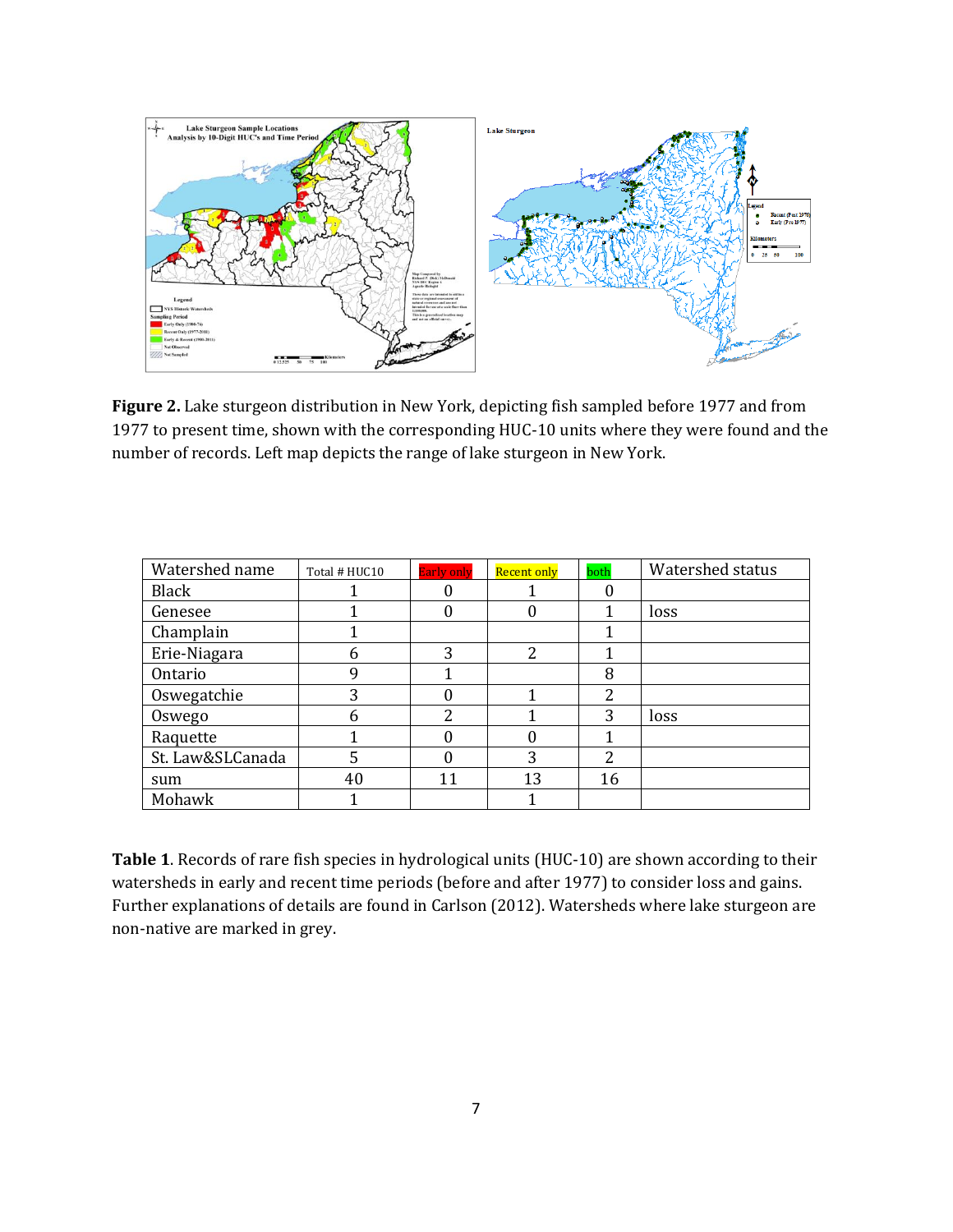#### **III. New York Rarity, if known:**

*\*This includes only native populations.*

| <b>Historic</b> | # of Animals | # of Locations | % of State         |
|-----------------|--------------|----------------|--------------------|
| prior to 1977   |              | 31             | 9 of 18 watersheds |
| prior to 1980   |              |                |                    |
| prior to 1990   |              |                |                    |

#### **Details of historic occurrence:**

Lake sturgeon have been collected and commercially harvested in Lake Ontario, Lake Erie, Niagara River, Lake Champlain, St. Lawrence River, Grasse River, Oswegatchie River and Black Lake. Other waters with fewer fish were Cayuga Lake, Oneida Lake, the Seneca River and Cayuga Canal. The Allegheny River in New York likely contained lake sturgeon historically, but the closest record was 30 mi south at Warren, PA.

| Current      | # of Animals | # of Locations | % of State         |
|--------------|--------------|----------------|--------------------|
| (since 1977) |              | 589            | 7 of 18 watersheds |

## **Details of current occurrence:**

Spawning populations in the lower Genesee and lower Oswego, below the first impassable barriers, have been lost. Stocking programs to the lower Genesee, Oneida Lake, Cayuga Lake, Oswegatchie River, St. Lawrence River, St. Regis River and Black Lake are accountable for increased catches. In other waters, increased record keeping since the 1990s has accounted for much of the recent increase of individuals.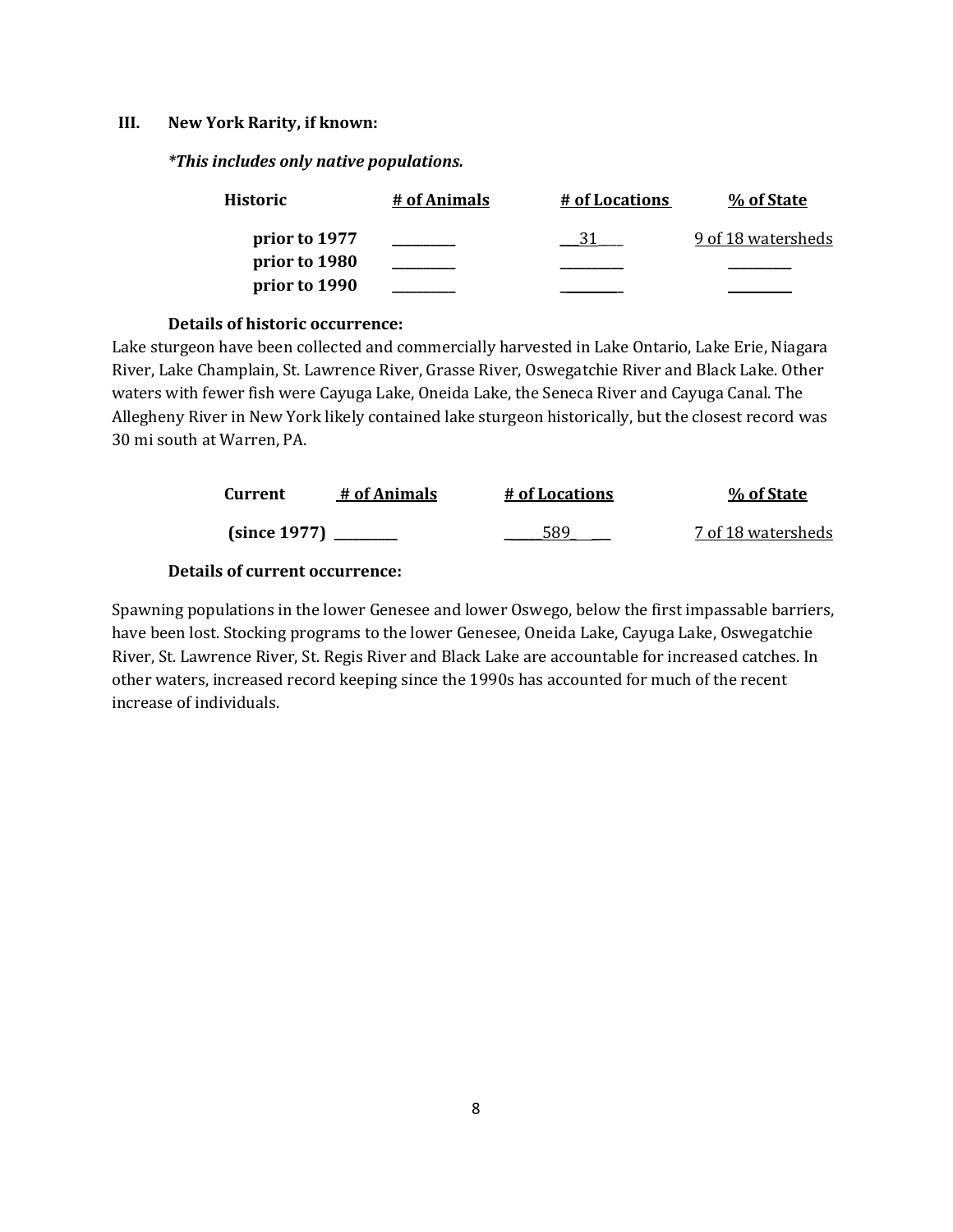#### **New York's Contribution to Species North American Range:**

| % of NA Range in New York | <b>Classification of New York Range</b> |  |
|---------------------------|-----------------------------------------|--|
| <sub>100</sub> (endemic)  | Core                                    |  |
| $-76-99$                  | $\underline{X}$ Peripheral              |  |
| 51-75                     | ___ Disjunct                            |  |
| $\_\$ {26-50}             | Distance to core population:            |  |
| $X_{-}$ 1-25              | 400_miles                               |  |

### **IV. Primary Habitat or Community Type:**

- **1.** Large/Great River, Low-Moderate Gradient, Assume Moderately Buffered, Warm
- **2.** Medium River, Low-Moderate Gradient, Assume Moderately Buffered, Warm
- **3.** Summer-stratified Monomictic Lake
- **4**. Winter-stratified Monomictic Lake
- **5**. Great Lakes Exposed Shoal

#### **Habitat or Community Type Trend in New York:**

| ____ Declining ____ Stable            | _____ Increasing | X Unknown  |     |
|---------------------------------------|------------------|------------|-----|
| Time frame of decline/increase: _____ |                  |            |     |
| <b>Habitat Specialist?</b>            | X Yes            |            | No. |
| <b>Indicator Species?</b>             |                  | <b>Yes</b> | No  |

#### **Habitat Discussion:**

Lake sturgeon are found in lakes and large rivers with mud, sand, and gravel substrate. A preference for lakes has been demonstrated within some genetic stocks, while others show a preference for rivers. In the Great Lakes, this sturgeon lives primarily in shoal water. Individuals are most often found at depths of 5-10 meters, but larger fish have occasionally been taken at depths up to 43 meters (Scott and Crossman 1973, COSEWIC 2006). In rivers, the preferred habitat is deep midriver areas and pools, where water depths vary between 4 and 9 meters and food is abundant (Harkness and Dymond 1961, Priegel and Wirth 1977).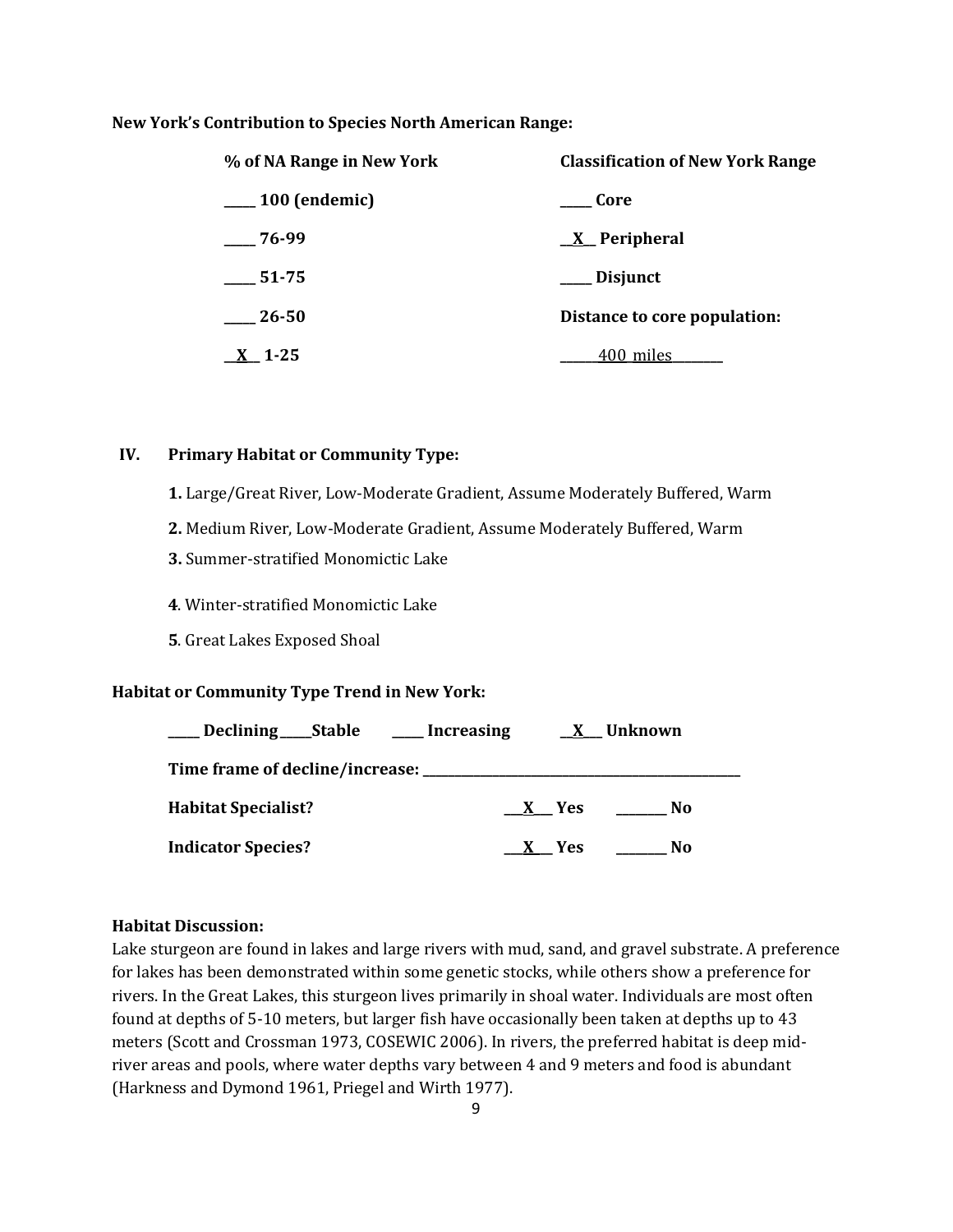Several reports describe spawning habitat and habitat-use by young sturgeon in rivers (Carlson 1995). In rivers, spawning occurs in water generally 0.3-4.7 meters deep, typically in areas of swift currents, rapids, or waterfalls that prevent upstream migration (Scott and Crossman 1973). Spawning substrate varies from hard-pan clay to gravel to boulders, including riprap that has been placed along river edges (LaHaye et al. 1992, COSEWIC 2006). In lakes, spawning occurs over rocky ledges or shoals where wave action produces sufficient oxygen levels for the eggs.

Young sturgeon travel in large schools over gravel areas and sand bars during the fall months of their first year. After the first year, the young inhabit the same areas as older fish, as described above (NatureServe 2012).

## **V. New York Species Demographics and Life History**

- **\_\_X\_\_\_ Breeder in New York**
	- **\_ X\_\_ Summer Resident**
	- **\_ X \_\_ Winter Resident**
	- **\_\_\_\_\_ Anadromous**

**\_\_\_\_\_ Non-breeder in New York**

- **\_\_\_\_\_ Summer Resident**
- **\_\_\_\_\_ Winter Resident**
- **\_\_\_\_\_ Catadromous**
- **\_\_\_\_\_ Migratory only**
- **\_\_\_\_\_Unknown**

#### **Species Demographics and Life History Discussion:**

Mortality among sexes varies considerably during the first 10-15 years of life. Males and females generally grow at the same rate, but females tend to live longer (Becker 1983, Dumont et al. 1987). Individuals can live as long as 80 years or more (Scott and Crossman 1973, NatureServe 2012).

Of all freshwater fishes, the lake sturgeon takes the longest to reach sexual maturity (Houston 1987). The age of first spawning varies between the two sexes, with latitude and within a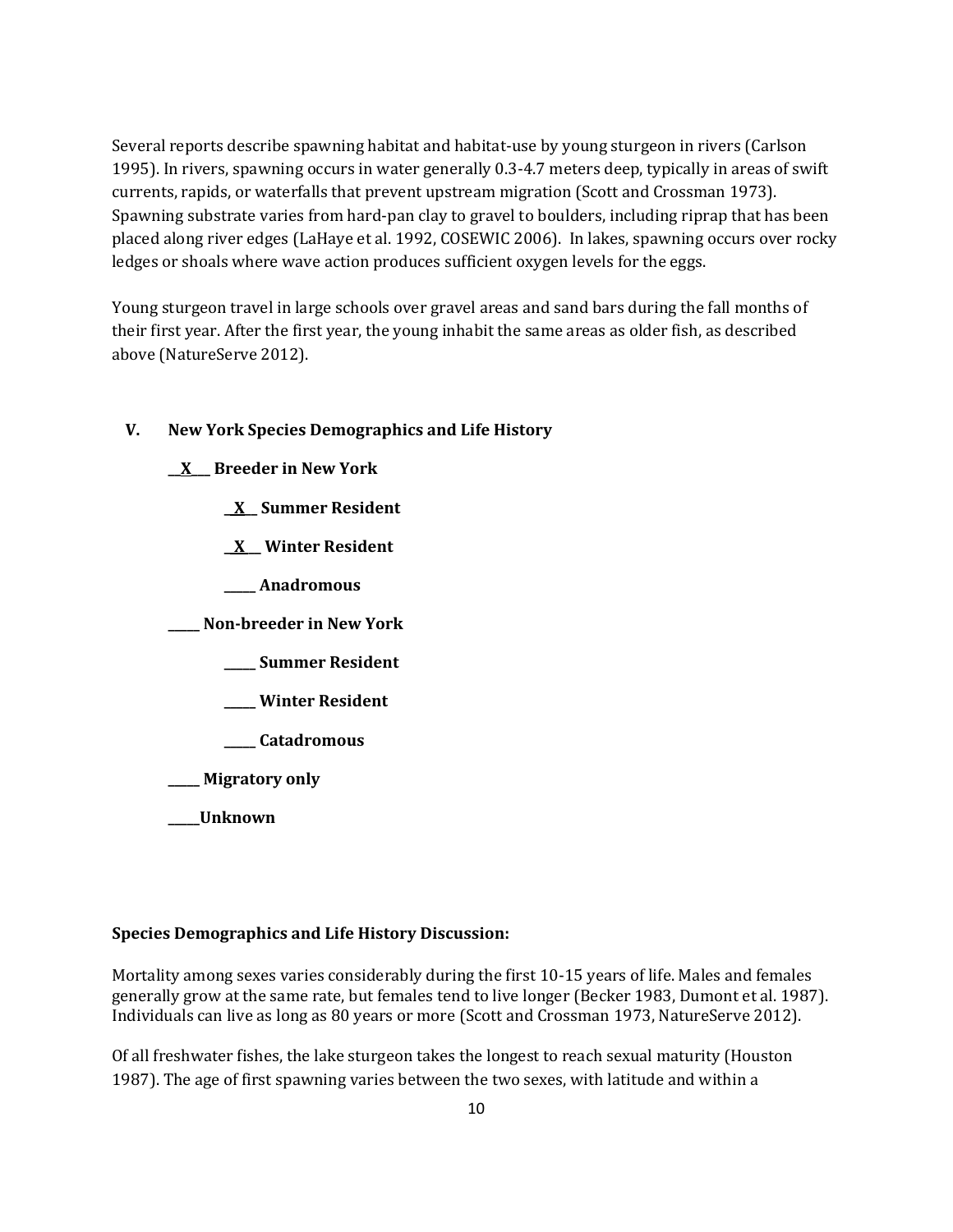population. It has been estimated that maturity is reached between 8 and 13 years, but first spawning occurs at 8 to 19 years for males and 14 to 23 years for females. Becker (1983), however, stated that female lake sturgeons in Wisconsin, reach sexual maturity when they are 24-26 years old and roughly 140 cm (55 in) in length.

Upon reaching sexual maturity, the females will spawn once every 4-6 years. Males mature when they reach a size of 114 cm (45 in) in length, and then spawn every year or every other year (Becker 1983). Spawning occurs in spring or early summer (LaHaye et al. 1992). Spawning dates are dependent on water temperatures and can vary widely between given years. Populations exhibit long recovery times because of delayed maturation and the number of years between spawning events.

#### **VI. Threats:**

Although it is difficult to determine the specific causes of lake sturgeon population declines, several factors have been blamed including historical over-exploitation of stocks due to high demand for their eggs (caviar) and smoked fish; construction of dams that block migrations and alter flows and water levels; loss of large mussel beds (food resources), and possibly by-products of urban and rural development such as pollution, siltation of spawning habitat, and channelization that caused degradation of habitat (NatureServe 2012). Its limited spawning opportunities and late maturity are also factors affecting recovery times.

In the Great Lakes additional threats include chemical control of sea lamprey, potentially genetic contamination through stocking from non-native populations, zebra mussel colonization of spawning habitats, and predation of eggs by round gobies (Hay-Chmielewski and Whelan 1997, COSEWIC 2006). With the collapse of the Caspian Sea sturgeon populations, black market demand for sturgeon caviar could put tremendous pressure on Great Lakes lake sturgeon populations (Environment Canada and U.S. EPA 2007). An additional concern for lake sturgeon in Lake Erie and Lake Ontario is the spread of Botulism Type E, which produced a die-off of lake sturgeon in Lake Erie in 2001 and 2002. Botulism may also have been the cause of similar mortalities observed in Lake Ontario in 2003 and in Green Bay of Lake Michigan (Environment Canada and U.S. EPA 2007). Illegal harvesting continues to threaten some lake sturgeon populations (COSEWIC 2006). In the Great Lakes (and many other areas), current low numbers or lack of fish (where extirpated) is a significant impediment to recovery in many spawning areas (Environmental Canada and U.S. EPA 2007, NatureServe 2012).

Lake Sturgeon was classified as "extremely vulnerable" to predicted climate change in an assessment of vulnerability conducted by the New York Natural Heritage Program (Schlesinger et al. 2011).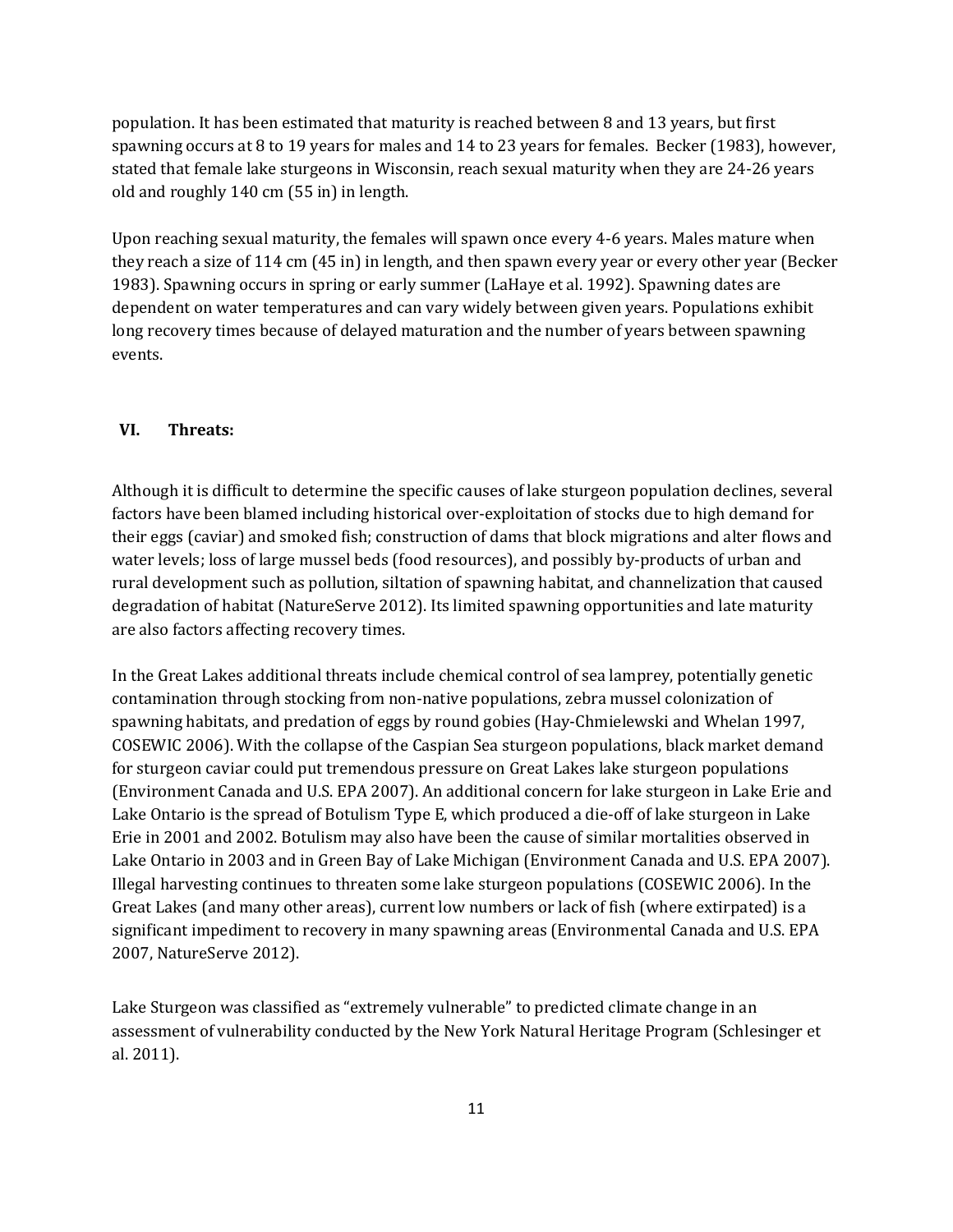## **Are there regulatory mechanisms that protect the species or its habitat in New York?**

**\_\_\_\_\_\_ No \_\_\_\_\_ Unknown \_\_\_\_X\_\_ Yes** 

The lake sturgeon is listed as a threatened species in New York and is protected by Environmental Conservation Law (ECL) section 11-0535 and the New York Code of Rules and Regulations (6 NYCRR Part 182). A permit is required for any proposed project that may result in a take of a species listed as Threatened or Endangered, including, but not limited to, actions that may kill or harm individual animals or result in the adverse modification, degradation or destruction of habitat occupied by the listed species.

The Protection of Waters Program provides protection for rivers, streams, lakes, and ponds under Article 15 of the NYS Conservation Law.

## **Describe knowledge of management/conservation actions that are needed for recovery/conservation, or to eliminate, minimize, or compensate for the identified threats:**

Releases from hydro-electric dams should be managed to ensure reproductive success and to maintain habitat productivity.

Protection of upland areas is needed to ensure habitat maintenance and reduce the risk of degradation through point and non-point pollution sources. Procedures designed to reduce siltation, pesticide pollution, and point-source pollutants should be implemented in selected rivers where the likelihood of sturgeon restoration is most probable. Protection through land acquisition is not feasible or necessary unless primary spawning or resting areas are targeted. Management of the aquatic habitat is also a mandatory requirement for successful, long-term population maintenance.

Management needs include a strict control of harvest, the rehabilitation of spawning stock, and pollution control. In many areas habitat restoration is needed because spawning and rearing habitat has been destroyed or altered, or access to it has been blocked.

Population monitoring programs should be installed at representative sites throughout the range. A concern for monitoring is to determine if natural reproduction is occurring.

Radiotelemetry work may provide valuable information pertaining to the life history and preferred habitats of the species. Such studies would provide useful information in determining movement patterns within the lake and possible spawning areas (NatureServe 2012).

Conservation actions following IUCN taxonomy are categorized in the table.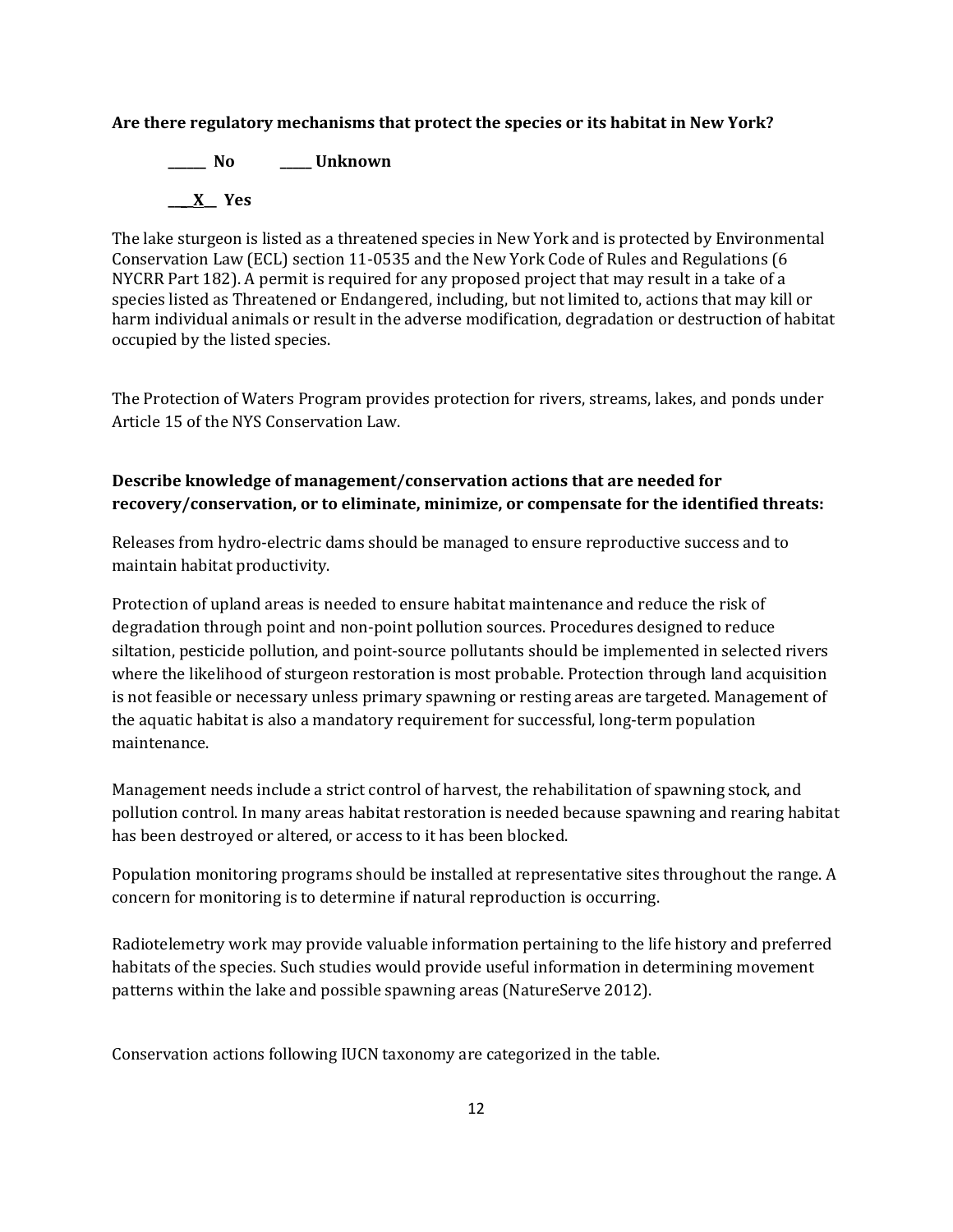| <b>Conservation Actions</b>       |                                      |  |
|-----------------------------------|--------------------------------------|--|
| Action<br><b>Action Category</b>  |                                      |  |
| Land/Water Protection             | Resource/Habitat Protection          |  |
| Land/Water Management             | Habitat/Natural Process Restoration  |  |
| Land/Water Management             | Site/Area Management                 |  |
| Land/Water Management             | Invasive/Problematic Species Control |  |
| Species Management                | <b>Ex-situ Conservation</b>          |  |
| <b>External Capacity Building</b> | Alliance & Partnership Development   |  |

The Comprehensive Wildlife Conservation Strategy (NYSDEC 2005) includes recommendations for the following actions for the lake sturgeon.

## **Captive Breeding:**

---- Pyatskowit (1998) recommended that restoration programs with hatchery stocking include a genetic evaluation. Some preliminary comparisons of lake sturgeon genetics in the St. Lawrence River are reported by McQuown et al. (1999 oral). Additional studies are needed to determine if there are differences between these and stocks in Lake Erie and Champlain.

## **Habitat Restoration:**

---- The relicensing of the Niagara Mohawk project at Niagara Falls provides an opportunity to improve the habitats and flow conditions for sturgeon that have been impaired in this area, so habitat should be restored.

---- Stocking: evaluations of hatchery rearing and experimental plantings should be conducted in the Oswegatchie, St. Regis and Genesee Rivers and Black, Oneida, and Cayuga Lakes.

---- Spawning habitat should be restored in the St. Lawrence River.

#### **Statewide Management Plan:**

---- Develop and implement a plan that continues efforts to return this species back to its full range and abundance. Target waters would be tributaries of Lake Champlain, and tributaries of Lake Ontario and Erie and the St. Lawrence River.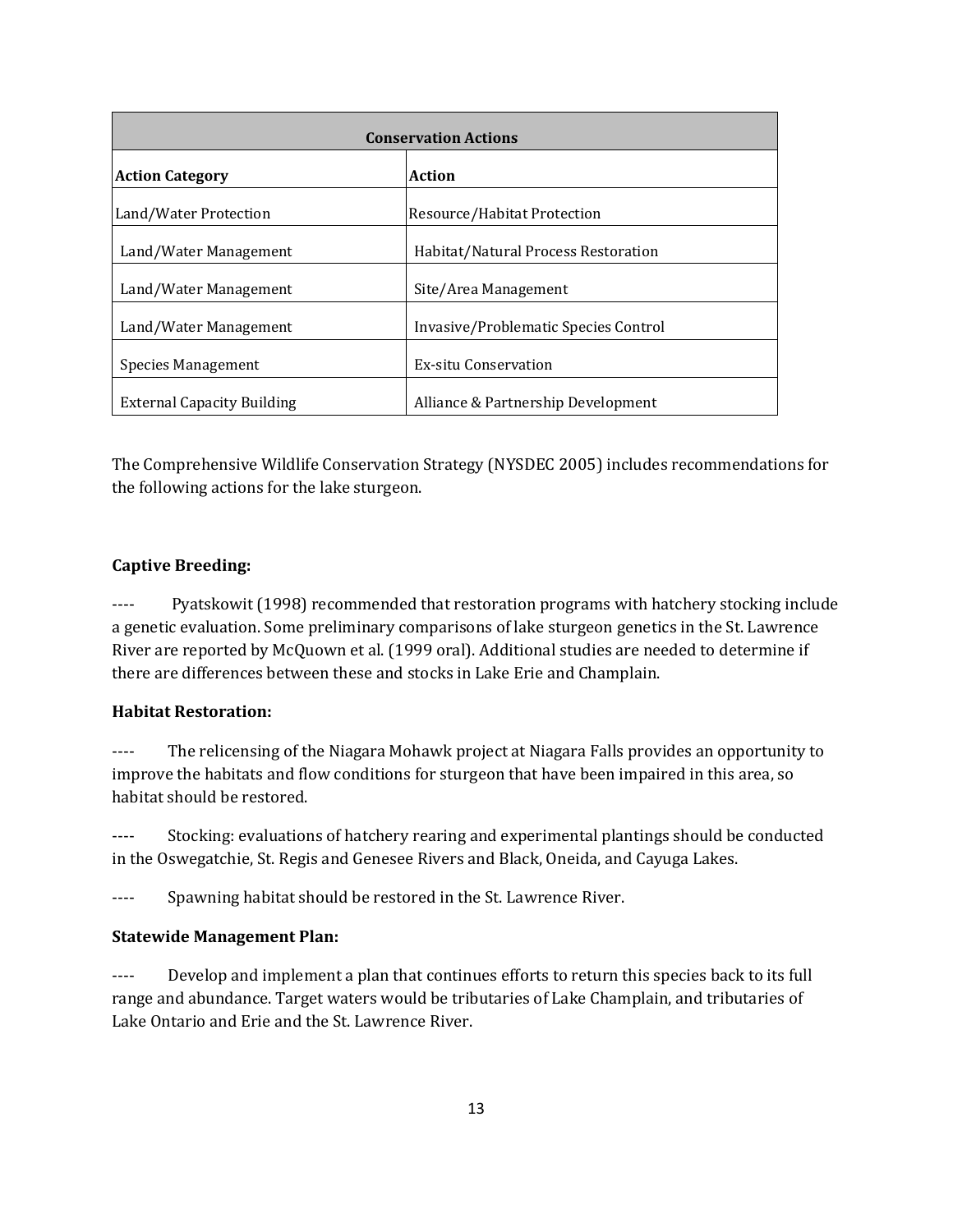### **VII. References**

- Becker, G. C. 1983. The fishes of Wisconsin. University of Wisconsin Press, Madison, Wisconsin. 1052 pp
- Carlson, D.M. 1995. Lake sturgeon waters and fisheries in New York State. J. Great Lakes Res. 21:35- 41.
- Carlson, D.M. 2000 draft. A recovery plan for the lake sturgeon (*Acipenser fulvescens*) in New York. NYSDEC, Albany. 10 pp. plus tables and appendices.
- Carlson, D.M. 2001. Species accounts for the rare fishes of New York. N. Y. S. Dept. Env. Cons. Albany, NY.
- Carlson, D.M. 2012 (draft). Species accounts of inland fishes of NYS considered as imperiled, 2012. NYDEC Watertown, NY
- Carlson, D.M., R. Colesante, J. S. Hayes and S.L. Schlueter. 2002. Lake sturgeon (*Acipenser fulvescens*) and its recovery programs in New York State. In Technical compendium to the proceedings of the 4th Internat. symp. on sturgeon. Oskosh WI, July 8-13, 2001. Report #102, 13 pp.
- COSEWIC [Dick, T. A., R. R. Campbell, N. E. Mandrak, B. Cudmore, J. D. Reist, J. Rice, P. Bentzen, and P. Dumont]. 2006. COSEWIC assessment and update status report on the lake sturgeon Acipenser flavescens in Canada. Committee on the Status of Endangered Wildlife in Canada, Ottawa. xi + 107 pp
- Environment Canada and U.S. Environmental Protection Agency (EPA). 2007. State of the Great Lakes 2007.
- Environment Illimite Inc. 2009. Investigation of lake sturgeon spawning activities at Iroquois Dam on the St. Lawrence River in 2008. NYPA White Plains, NY 33pp
- Hayes, J. 2000. Synopsis of life history characteristics, status and summary, in part, of the movements, habitat utilization and population dynamics of lake sturgeon (*Acipenser fulvescens)* in the St. Lawrence River near the St. Lawrence-FDR Power Project. For New York Power Authority, White Plains, New York 9pp.
- Harkness, W. J. K. and J.R. Dymond. 1961. The lake sturgeon. The history of its fishery and problems of conservation. Ont. Dept. Lands and Forests, Fish and Wildl. Br. 121 pp.
- Hay-Chmielewski, E. M., and G. Whelan, editors. 1997. Lake sturgeon rehabilitation strategy. Management report of the lake sturgeon committee, Fisheries Division, Michigan Department of Natural Resources, Ann Arbor.

Hughes, T.C. 2002. Population characteristics, habitats and movements of lake sturgeon (*Acipenser*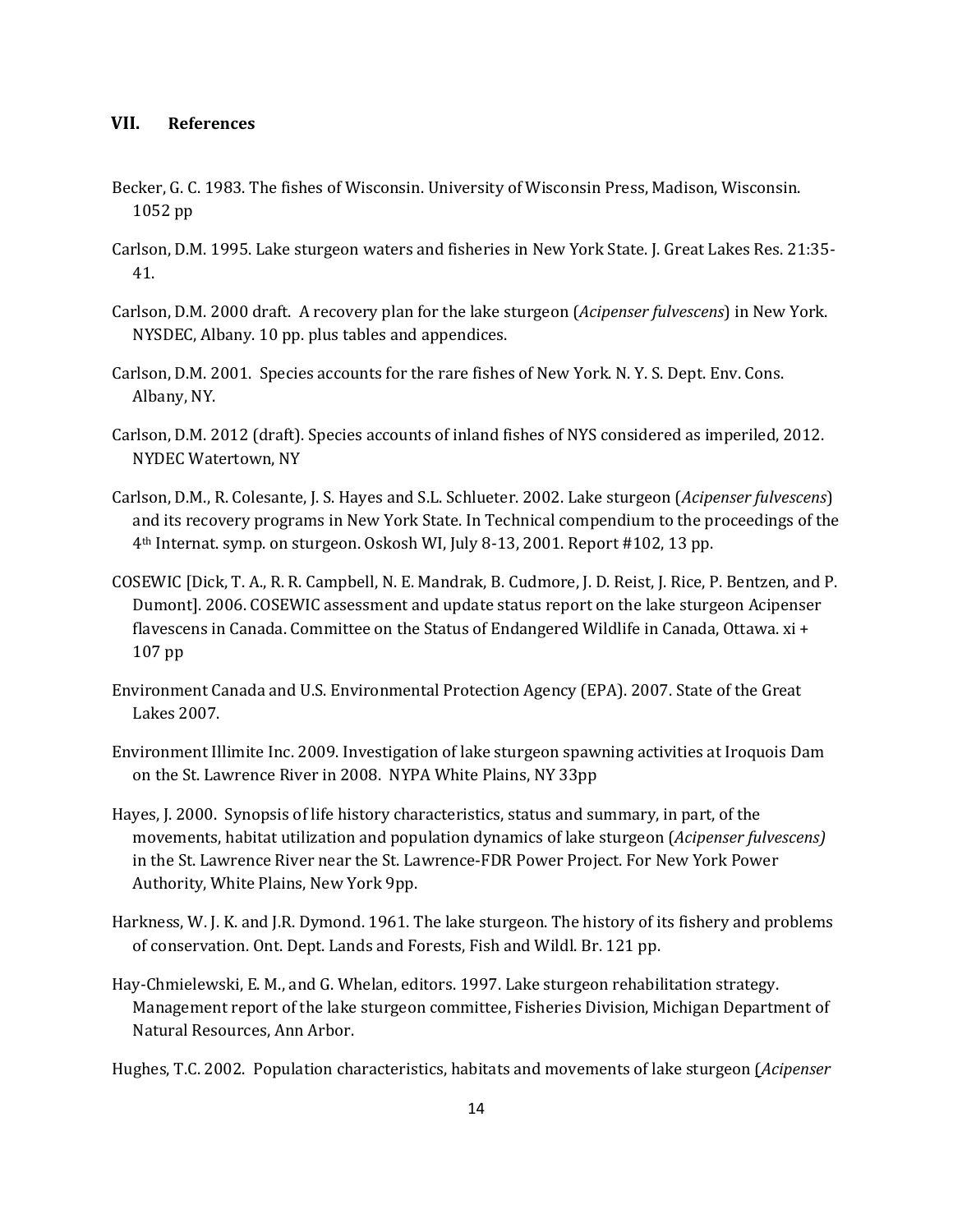*fulvescens*) in the lower Niagara River. MS Thesis, SUNY College at Brockport, NY.175 pp.

- Hughes, T.C., C.E. Lowie and J.M. Haynes. 2005. Age, growth, relative abundance and SCUBA capture of a new or recovering spawning population of lake sturgeon in the lower Niagara River, New York. NAJFM 25:1263-1272.
- Jackson, J.R., A.J. VanDeValk, T.E. Brooking, L.G. Rudstam and O.A vanKeeKen. 2002. Growth and feeding dynamics of lake sturgeon, *Acipenser fulvescens*, in Oneida Lake, New York: results from the first five years of a restoration program. J. Apppl. Ichthyol. 18(2002):439-443.
- Jelks, H.L. and 15 others. 2008. Conservation status of imperiled North American freshwater and diadromous fishes. Fisheries 33(8):372-407.
- Johnson, J. H., D.S.Dropkin, SR. LaPan, J.E. McKenna and R.M. Klindt. 1998. Age and growth of lake sturgeon in the upper St. Lawrence River. J. Great Lakes Res. 24(1):272-478.
- Johnson, J.H., S. R. LaPan, R. M. Klindt and A. Schiavone. 2006. Lake sturgeon spawning on artificial habitat in the St Lawrence River. J. Appl. Ichthyol. 22 (2006), 465–470.
- Jolliff, T.M. and T.H.Eckert. 1971. Evaluation of present and potential sturgeon fisheries of the St. Lawrence River and adjacent waters. NYSDEC, Cape Vincent.
- LaHaye, M., et al. 1992. Reproduction, early life history, and characteristics of the spawning grounds of the lake sturgeon (*Acipenser fulvescens*) in Des Prairies and L'Assomption rivers, near Montreal, Quebec. Can. J. Zool. 70:1681-1689.
- MacNeil, D. and Busch, W.D. 1994. The biology, history and management of the lake sturgeon in the lower Great Lakes. Sea Grant fact sheet. Cornell Cooperative Extension, SUNY Oswego, Oswego, NY
- Moreau,D.A., D.L. Parrish, and T. Wiggins. 1993. Lake Champlain lake sturgeon restoration study. Vermont Coop. Fish and Wildlife Res. Unit., Univ. Vermont, Burlington.
- NatureServe. 2012. NatureServe Explorer: An online encyclopedia of life [web application]. Version 7.1. NatureServe, Arlington, Virginia. Available http://www.natureserve.org/explorer. (Accessed: May 10, 2012 ).
- Normandeau Associates. Inc. 2009. Lake sturgeon (*Acipenser fulvescens*) abundance, seasonal movements and spawning behavior in the Grasse River, St. Lawrence County, New York. Town of Massena Electric Dept. Massena NY.
- Priegel, G. R. and T. L. Wirth. 1971. The lake sturgeon, its life history, ecology, and management. Wis. Dep. Nat. Resour. Publ. 240-270. 19 pp.